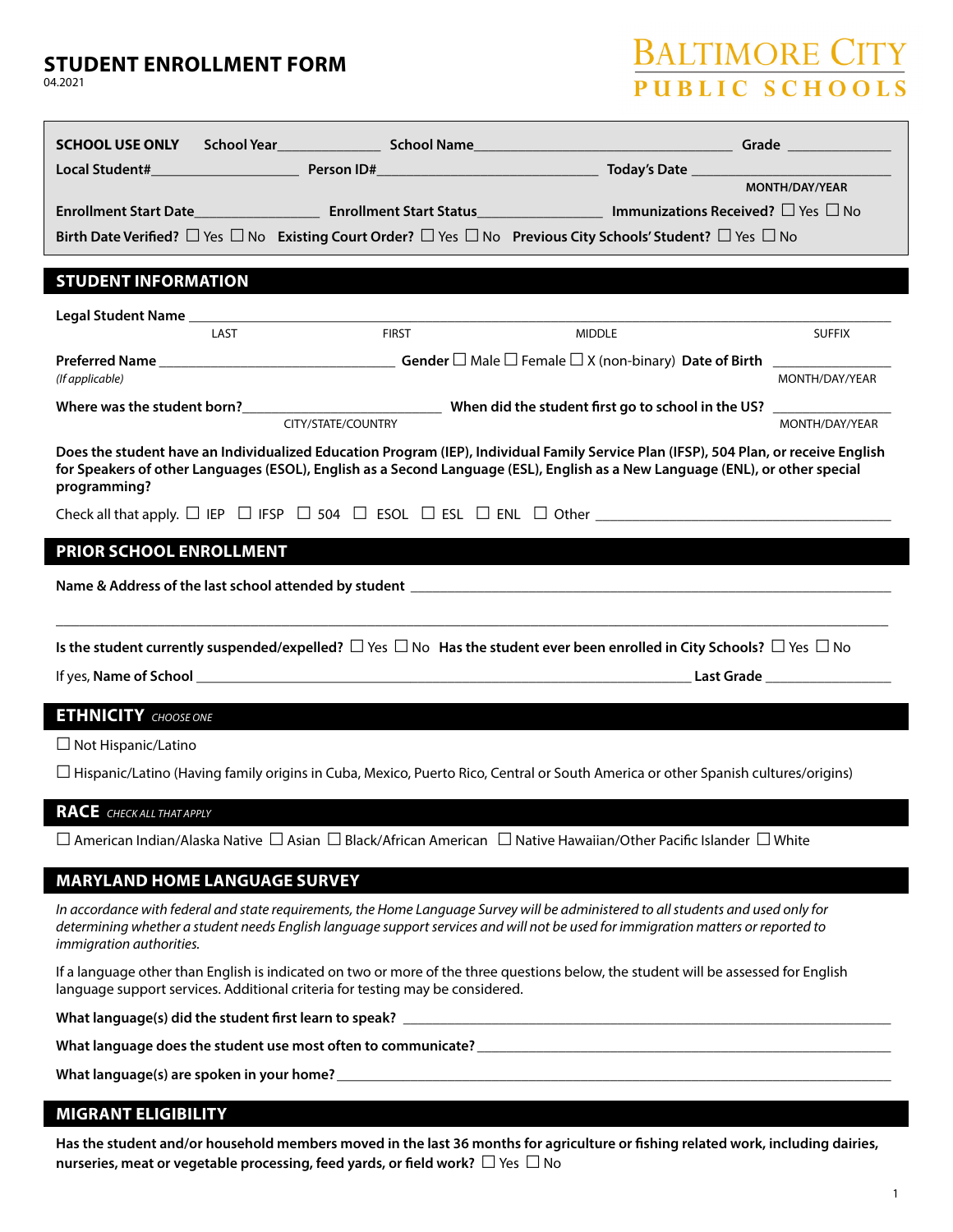#### **STUDENT ENROLLMENT FORM - CONTINUED**

| <b>MEDICAL INFORMATION</b> |
|----------------------------|
|----------------------------|

*Please check with the school principal and nurse regarding treatment plans during school hours.*

**Does the student have any serious medical conditions? ☐** Diabetes **☐** Asthma **☐**Epilepsy **☐** Heart Disease **☐** ADD/ADHD

**☐** Major Surgery **☐**Vision/Hearing Difficulties **☐** Other**\_\_\_\_\_\_\_\_\_\_\_\_\_\_\_\_\_\_\_\_\_\_\_\_\_\_\_\_\_\_\_\_\_\_\_\_\_\_\_\_\_\_\_\_\_\_\_\_\_\_\_\_\_\_\_\_\_\_\_\_\_\_\_\_\_**

**Does the student have any allergies (food, insect, medication, environmental)? ☐**Yes **☐** No

If yes, please list: **\_\_\_\_\_\_\_\_\_\_\_\_\_\_\_\_\_\_\_\_\_\_\_\_\_\_\_\_\_\_\_\_\_\_\_\_\_\_\_\_\_\_\_\_\_\_\_\_\_\_\_\_\_\_\_\_\_\_\_\_\_\_\_\_\_\_\_\_\_\_\_\_\_\_\_\_\_\_\_\_\_\_\_\_\_\_\_\_\_\_\_\_\_\_\_\_\_\_**

**Does the student take any medication (including inhalers)? ☐**Yes **☐** No

If yes, please list:

#### **RESIDENCY** *ADDITIONAL FORMS MAY BE REQUIRED*

**Is the student temporarily living with others due to lack of permanent housing, living in a shelter, living in a motel/hotel, or otherwise homeless? ☐**Yes **☐** No

**Is the student considered an unaccompanied minor? (separate from the care of parent or legal guardian) ☐**Yes **☐** No

**Is the student displaced due to natural disaster? (i.e., California wild fires, hurricanes, tsunami, etc.) ☐**Yes **☐** No

**Is the student under the informal care/guardianship of a relative other than the biological parent? ☐**Yes **☐** No

**Is this student in the custody of foster care, group home, or another placement agency? ☐**Yes **☐** No

### **FAMILY INFORMATION**

**Is there a current court order regarding custody? ☐**Yes **☐** No

If yes, the parent/guardian MUST provide the school with the most recent court order.

**Does the student have a parent or guardian in the Active Duty, National guard, or Reserve component of the United States military services? ☐**Yes **☐** No

### **PRIMARY HOUSEHOLD**

*This is the address where the student lives most of the time. If the student lives at two addresses, please fill out the "Secondary Household" section as well.*

## **Street Address \_\_\_\_\_\_\_\_\_\_\_\_\_\_\_\_\_\_\_\_\_\_\_\_\_\_\_\_\_\_\_\_\_\_\_\_\_\_\_\_\_\_\_\_\_\_\_\_\_\_\_\_\_\_\_\_\_\_\_\_\_\_\_\_\_\_\_\_\_\_\_\_\_\_\_\_\_\_\_\_\_\_\_\_\_\_\_\_\_\_\_\_\_\_\_\_\_\_\_\_ Mailing Address** (if different) **Household Phone Number \_\_\_\_\_\_\_\_\_\_\_\_\_\_\_\_\_\_\_\_\_\_\_\_\_\_\_\_\_\_\_\_\_\_\_\_\_\_\_\_\_\_\_\_\_\_\_\_\_\_\_\_\_\_\_\_\_\_\_\_\_\_\_\_\_\_\_\_\_\_\_\_\_\_\_\_\_\_\_\_\_\_\_\_\_\_\_\_**

|                 | Parent/Guardian Name <b>Example 2018</b>                                                                                                                        |              |                                                   |               |  |
|-----------------|-----------------------------------------------------------------------------------------------------------------------------------------------------------------|--------------|---------------------------------------------------|---------------|--|
| $\overline{ }$  | LAST                                                                                                                                                            | <b>FIRST</b> | <b>MIDDLE</b>                                     | <b>SUFFIX</b> |  |
| PARENT/GUARDIAN |                                                                                                                                                                 |              | MONTH/DAY/YEAR                                    |               |  |
|                 |                                                                                                                                                                 |              |                                                   |               |  |
|                 |                                                                                                                                                                 |              |                                                   |               |  |
|                 | Lives with student $\Box$ Yes $\Box$ No                                                                                                                         |              | Has legal custody of student $\Box$ Yes $\Box$ No |               |  |
|                 | Has permission to pick up student $\Box$ Yes $\Box$ No Gets mailings for student $\Box$ Yes $\Box$ No                                                           |              |                                                   |               |  |
|                 | <b>Should have access to Campus Portal</b> (Online access to grades and attendance information; visit www.baltimorecityschools.org/campus) $\Box$ Yes $\Box$ No |              |                                                   |               |  |
|                 |                                                                                                                                                                 |              |                                                   |               |  |
| $\sim$          | LAST                                                                                                                                                            | <b>FIRST</b> | <b>MIDDLE</b>                                     | <b>SUFFIX</b> |  |
|                 |                                                                                                                                                                 |              |                                                   |               |  |
|                 | MONTH/DAY/YEAR                                                                                                                                                  |              |                                                   |               |  |
|                 |                                                                                                                                                                 |              |                                                   |               |  |
|                 |                                                                                                                                                                 |              |                                                   |               |  |
| PARENT/GUARDIAN | Lives with student $\Box$ Yes $\Box$ No                                                                                                                         |              | Has legal custody of student $\Box$ Yes $\Box$ No |               |  |
|                 | Has permission to pick up student $\Box$ Yes $\Box$ No                                                                                                          |              | Gets mailings for student $\Box$ Yes $\Box$ No    |               |  |
|                 | <b>Should have access to Campus Portal</b> (Online access to grades and attendance information; visit www.baltimorecityschools.org/campus) $\Box$ Yes $\Box$ No |              |                                                   |               |  |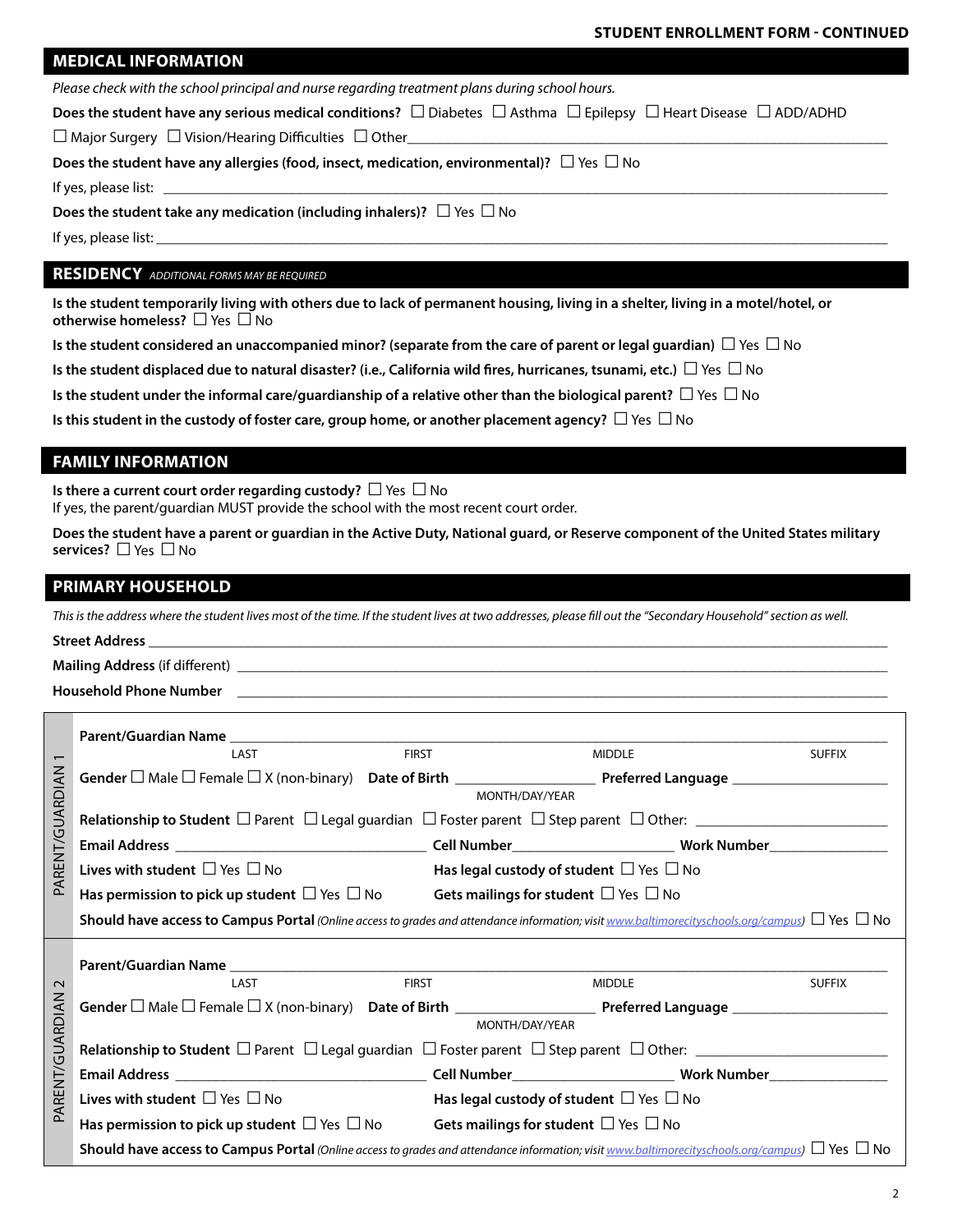**STUDENT ENROLLMENT FORM - CONTINUED**

|  | <b>SECONDARY HOUSEHOLD</b> Please fill out only if applicable (e.g. legal shared custody). |
|--|--------------------------------------------------------------------------------------------|
|--|--------------------------------------------------------------------------------------------|

|                 | <b>FIRST</b><br><b>MIDDLE</b><br>LAST                                                                                                                                                            | <b>SUFFIX</b> |  |  |  |
|-----------------|--------------------------------------------------------------------------------------------------------------------------------------------------------------------------------------------------|---------------|--|--|--|
|                 |                                                                                                                                                                                                  |               |  |  |  |
| RENT/GUARDIAN   | MONTH/DAY/YEAR                                                                                                                                                                                   |               |  |  |  |
|                 |                                                                                                                                                                                                  |               |  |  |  |
|                 |                                                                                                                                                                                                  |               |  |  |  |
|                 | Lives with student $\Box$ Yes $\Box$ No<br>Has legal custody of student $\Box$ Yes $\Box$ No                                                                                                     |               |  |  |  |
| Æ               | Has permission to pick up student $\Box$ Yes $\Box$ No Gets mailings for student $\Box$ Yes $\Box$ No                                                                                            |               |  |  |  |
|                 | <b>Should have access to Campus Portal</b> (Online access to grades and attendance information; visit www.baltimorecityschools.org/campus) $\Box$ Yes $\Box$ No                                  |               |  |  |  |
|                 |                                                                                                                                                                                                  |               |  |  |  |
| $\sim$          | <b>FIRST</b><br>LAST<br><b>MIDDLE</b>                                                                                                                                                            | <b>SUFFIX</b> |  |  |  |
|                 |                                                                                                                                                                                                  |               |  |  |  |
| PARENT/GUARDIAN | MONTH/DAY/YEAR                                                                                                                                                                                   |               |  |  |  |
|                 |                                                                                                                                                                                                  |               |  |  |  |
|                 |                                                                                                                                                                                                  |               |  |  |  |
|                 | Lives with student $\Box$ Yes $\Box$ No<br>Has legal custody of student $\Box$ Yes $\Box$ No                                                                                                     |               |  |  |  |
|                 | Has permission to pick up student $\Box$ Yes $\Box$ No Gets mailings for student $\Box$ Yes $\Box$ No                                                                                            |               |  |  |  |
|                 | <b>Should have access to Campus Portal</b> (Online access to grades and attendance information; visit www.baltimorecityschools.org/campus) $\Box$ Yes $\Box$ No                                  |               |  |  |  |
|                 |                                                                                                                                                                                                  |               |  |  |  |
|                 |                                                                                                                                                                                                  |               |  |  |  |
|                 | <b>SIBLINGS/OTHER HOUSEHOLD MEMBERS</b>                                                                                                                                                          |               |  |  |  |
|                 | Please list any other individuals, including children, who live with the student (e.g., siblings, grandparents, etc.). Please list additional household<br>members on a separate sheet of paper. |               |  |  |  |
|                 | Legal Name _____________                                                                                                                                                                         |               |  |  |  |
|                 | <b>FIRST</b><br>LAST<br><b>MIDDLE</b>                                                                                                                                                            | <b>SUFFIX</b> |  |  |  |
|                 | Date of Birth                                                                                                                                                                                    |               |  |  |  |
|                 | MONTH/DAY/YEAR                                                                                                                                                                                   |               |  |  |  |
|                 |                                                                                                                                                                                                  |               |  |  |  |
|                 | Does this person live in the primary or secondary household? $\Box$ Primary $\Box$ Secondary                                                                                                     |               |  |  |  |
|                 |                                                                                                                                                                                                  |               |  |  |  |
|                 | LAST<br><b>FIRST</b><br><b>MIDDLE</b>                                                                                                                                                            | <b>SUFFIX</b> |  |  |  |
|                 |                                                                                                                                                                                                  |               |  |  |  |
|                 | MONTH/DAY/YEAR                                                                                                                                                                                   |               |  |  |  |
|                 |                                                                                                                                                                                                  |               |  |  |  |
|                 | Does this person live in the primary or secondary household? $\Box$ Primary $\Box$ Secondary                                                                                                     |               |  |  |  |
|                 |                                                                                                                                                                                                  |               |  |  |  |
|                 | Legal Name _____________<br>the control of the control of the control of the control of the control of                                                                                           |               |  |  |  |
|                 | LAST<br><b>FIRST</b><br><b>MIDDLE</b>                                                                                                                                                            | <b>SUFFIX</b> |  |  |  |
|                 | Date of Birth __________________________Gender □ Male □ Female □ X (non-binary) Relationship to student _______________________________<br>MONTH/DAY/YEAR                                        |               |  |  |  |
|                 |                                                                                                                                                                                                  |               |  |  |  |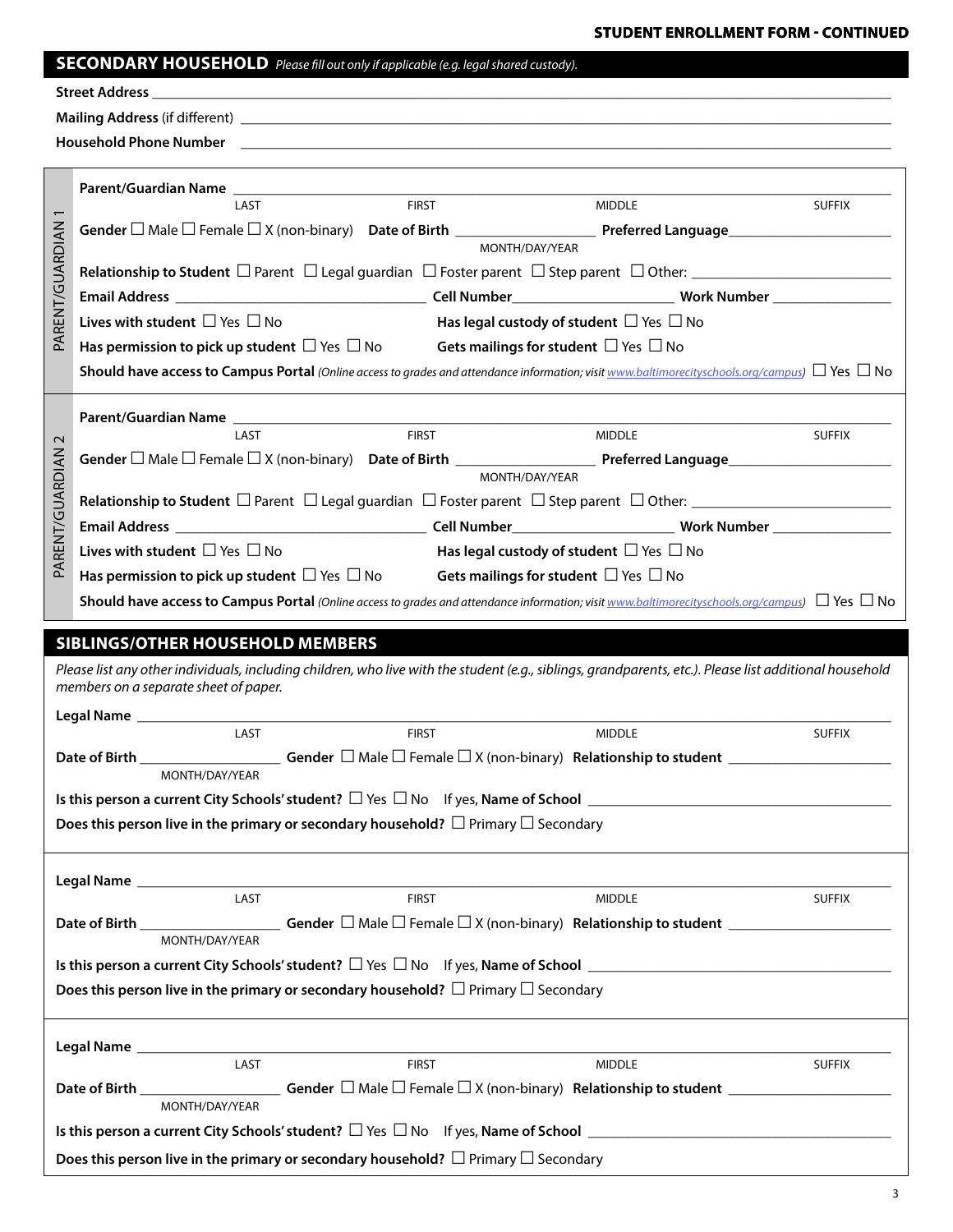|          | <b>EMERGENCY CONTACT 1</b>                                                                                                                                 |              |                                                                            |               |  |
|----------|------------------------------------------------------------------------------------------------------------------------------------------------------------|--------------|----------------------------------------------------------------------------|---------------|--|
|          |                                                                                                                                                            |              |                                                                            |               |  |
|          | LAST                                                                                                                                                       | <b>FIRST</b> | <b>MIDDLE</b>                                                              | <b>SUFFIX</b> |  |
|          |                                                                                                                                                            |              |                                                                            |               |  |
|          | MONTH/DAY/YEAR                                                                                                                                             |              |                                                                            |               |  |
|          |                                                                                                                                                            |              |                                                                            |               |  |
|          |                                                                                                                                                            |              |                                                                            |               |  |
|          | <b>EMERGENCY CONTACT 2</b>                                                                                                                                 |              |                                                                            |               |  |
|          |                                                                                                                                                            |              |                                                                            |               |  |
|          | LAST                                                                                                                                                       | <b>FIRST</b> | <b>MIDDLE</b>                                                              | <b>SUFFIX</b> |  |
|          | MONTH/DAY/YEAR                                                                                                                                             |              |                                                                            |               |  |
|          |                                                                                                                                                            |              |                                                                            |               |  |
|          |                                                                                                                                                            |              |                                                                            |               |  |
|          |                                                                                                                                                            |              |                                                                            |               |  |
|          | <b>STUDENT WHOLENESS INVENTORY (OPTIONAL)</b>                                                                                                              |              |                                                                            |               |  |
|          | Please check all items below that apply to the student<br>(NOTE: This section is optional but assists City Schools in providing needed supports/services). |              |                                                                            |               |  |
| Ц        | Student enjoys participating in extracurricular and enrich-<br>Student has a history of drug/alcohol use<br>ப                                              |              |                                                                            |               |  |
|          | ment activities (i.e., student government, academic clubs,<br>debate team, culture clubs, etc.)                                                            | ΙI           | Student has asthma and/or other medical concerns                           |               |  |
| ப        | Student feels unsafe/alienated/disenfranchised                                                                                                             | ⊔            | Student has hearing problems                                               |               |  |
| ⊔        | Student has a history of abuse/victimization                                                                                                               | ⊔            | Student has long-term use of medication                                    |               |  |
| Ц        | Student has a strong interest/skill in                                                                                                                     | Ш            | Student has vision problems                                                |               |  |
|          | sports/athletics/physical activities                                                                                                                       | ⊔            | Student has/had delayed speech/language                                    |               |  |
| ப        | Student has antisocial/delinquent behaviors                                                                                                                | ⊔            | Student has/is receiving occupational therapy                              |               |  |
| ⊔        | Student has experienced the death of a                                                                                                                     | ப            | Student has/is receiving speech/language therapy                           |               |  |
|          | parent/guardian and/or sibling                                                                                                                             | Ш            | Student is not fully toilet trained                                        |               |  |
| $\Box$   | Student has mental health difficulties                                                                                                                     | $\Box$       | Student has a parent or sibling receiving special education                |               |  |
|          | Student has/had a serious trauma exposure and/or injury                                                                                                    |              | services                                                                   |               |  |
| ப        | Student is/was in a gang                                                                                                                                   | $\Box$       | Student has a parent/guardian that has a chronic illness or is<br>disabled |               |  |
| $\sqcup$ | Student could benefit from additional testing<br>regarding cognitive development                                                                           | $\Box$       | Student has a sibling with learning difficulties                           |               |  |
| ⊔        | Student has a strong interest/skill in arts-based programming                                                                                              | $\Box$       | Student has family members in a gang                                       |               |  |
|          | (i.e., dance, film, music, theatre, visual arts, etc.)                                                                                                     | Ц            | Student is a parenting teen                                                |               |  |
| ⊔        | Student has experienced academic failure/frustration                                                                                                       | □            | Student is/was in foster care                                              |               |  |
| ⊔        | Student had a birth weight of six pounds or less                                                                                                           | ⊔            |                                                                            |               |  |
| ⊔        | Student had exposure to lead                                                                                                                               |              |                                                                            |               |  |

I agree that the information provided is complete and accurate. I understand that this information is being used by the school district for the purposes of registering my student. I understand that incomplete or inaccurate information may delay, prevent, or invalidate my student's registration in school. I agree to promptly inform the school district of any changes in this information, including changes in the residency of my student. I understand that my electronic submission of this form and my electronic signature are intended to be constitute, and are equivalent to my personal signature.

### **Parent/Guardian Printed Name \_\_\_\_\_\_\_\_\_\_\_\_\_\_\_\_\_\_\_\_\_\_\_\_\_\_\_\_\_\_\_\_\_\_\_\_\_\_\_\_\_\_\_\_\_\_\_\_\_\_\_\_\_\_\_\_\_\_\_\_\_\_\_\_\_\_\_\_\_\_\_\_\_\_\_\_\_\_\_\_\_\_\_\_\_**

**Signature Date**